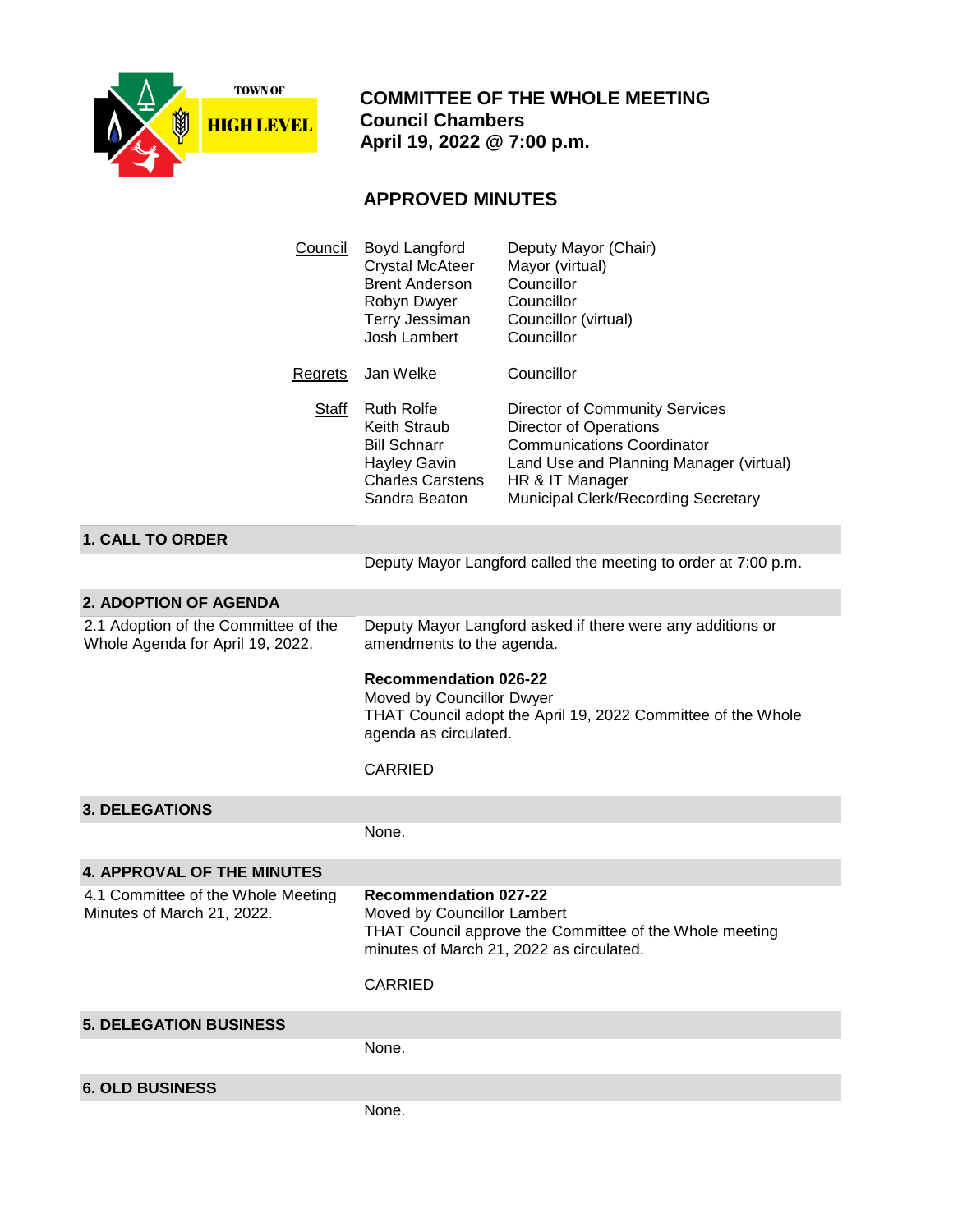| <b>7. NEW BUSINESS</b>                                                                                                                                       |                                                                                                                                                                                                                                                                                                                                                                                                                                          |
|--------------------------------------------------------------------------------------------------------------------------------------------------------------|------------------------------------------------------------------------------------------------------------------------------------------------------------------------------------------------------------------------------------------------------------------------------------------------------------------------------------------------------------------------------------------------------------------------------------------|
| 7.1 Land Use Bylaw 1018-21,<br>Proposed Amendment to allow select<br>Commercial Uses within the R-3<br>(High-Density Residential Land Use<br><b>District</b> | <b>Recommendation 028-22</b><br>Moved by Councillor Lambert<br>THAT Council accept the discussion regarding a proposed<br>amendment to Land Use Bylaw 1018-21 for information.<br><b>CARRIED</b>                                                                                                                                                                                                                                         |
| <b>8. CORRESPONDENCE FOR ACTION</b>                                                                                                                          |                                                                                                                                                                                                                                                                                                                                                                                                                                          |
|                                                                                                                                                              | None.                                                                                                                                                                                                                                                                                                                                                                                                                                    |
| 9. CORRESPONDENCE FOR INFORMATION                                                                                                                            |                                                                                                                                                                                                                                                                                                                                                                                                                                          |
|                                                                                                                                                              | None.                                                                                                                                                                                                                                                                                                                                                                                                                                    |
| <b>10. NOTICE OF MOTIONS</b>                                                                                                                                 |                                                                                                                                                                                                                                                                                                                                                                                                                                          |
|                                                                                                                                                              | None.                                                                                                                                                                                                                                                                                                                                                                                                                                    |
| <b>11. QUESTION PERIOD</b>                                                                                                                                   |                                                                                                                                                                                                                                                                                                                                                                                                                                          |
|                                                                                                                                                              | None.                                                                                                                                                                                                                                                                                                                                                                                                                                    |
| <b>12. CLOSED SESSION</b>                                                                                                                                    |                                                                                                                                                                                                                                                                                                                                                                                                                                          |
|                                                                                                                                                              | Deputy Mayor Langford ended this portion of the meeting, and then<br>requested a motion to move into closed session.<br><b>Recommendation 029-22</b><br>Moved by Councillor Anderson<br>THAT Council move into Closed Session at 7:12 p.m., per FOIP<br>Part 1, Division 2, sections 23 and 24.<br><b>CARRIED</b>                                                                                                                        |
|                                                                                                                                                              | The following individuals remained in the Closed Session portion of<br>the meeting:<br>Elected officials - B. Langford, C. McAteer (virtual), B. Anderson,<br>R. Dwyer, T. Jessiman, J. Lambert; and<br>Staff: R. Rolfe, K. Straub, B. Schnarr, H. Gavin (virtual),<br>C. Carstens and S. Beaton.<br><b>Recommendation 030-22</b><br>Moved by Councillor Dwyer<br>THAT Council move out of Closed Session at 8:28 p.m.<br><b>CARRIED</b> |